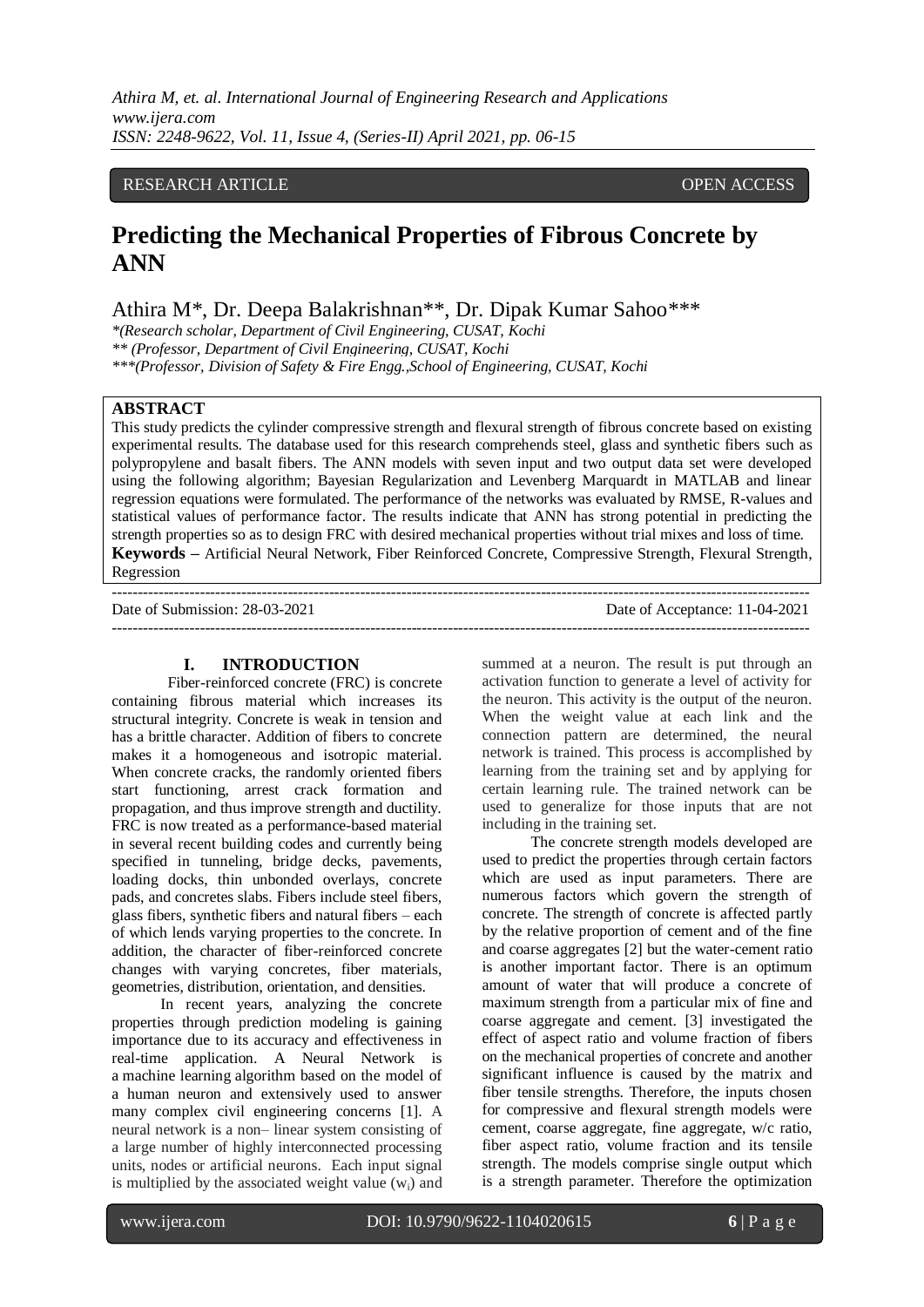*Athira M, et. al. International Journal of Engineering Research and Applications www.ijera.com ISSN: 2248-9622, Vol. 11, Issue 4, (Series-II) April 2021, pp. 06-15*

of strength properties of FRC can be utilized in sustainable building practices.

#### **1.1 Experimental database**

It summarizes the work that has been conducted to date by other researchers on fibrous concrete. The performance of different types of fibers is characterized by three parameters such as aspect ratio, tensile strength of fibers and bond between fibers and matrix. A large database containing 305 compressive strength tests of fibrous concrete was gathered. The cube compressive strength found in literatures was converted to cylinder compressive strength according to BS 1881: Part 120: 1983. The database of experiments regarding FRC collected from literatures for cylinder compressive strength modeling is given in **Table 1.** The fiber bridging effect across the micro cracks results in increased compressive strength. The optimum fiber content to impart maximum gain in compressive strength for various grades of concrete is shown in **Fig. 1**.







Figure1. Compressive strength values for various grades of concrete with different fibers

**Figure1**. Compressive strength values for various grades of concrete with different fibers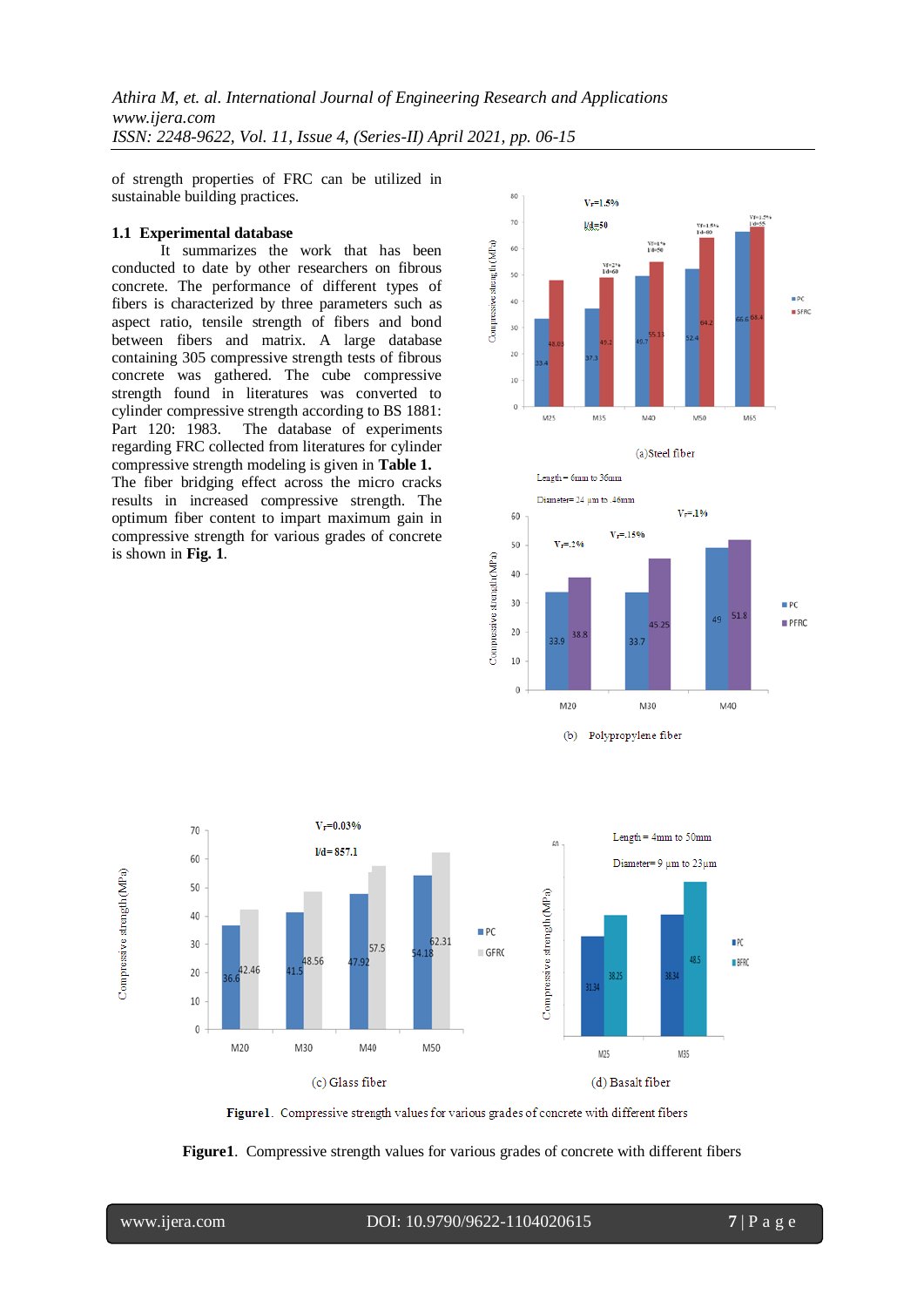| <b>Type</b><br>of<br>fiber | Refe<br>renc<br>es | No<br>of<br>sam<br>ples          | <b>Cem</b><br>ent(k)<br>$g/m^3$            | Coarse<br>aggregate<br>$(kg/m^3)$ | Fine<br>aggregate<br>$(kg/m^3)$ | w/c              | Aspect<br>ratio                    | <b>Volume</b><br>fraction<br>$(\%)$ | <b>Tensile</b><br>strength of<br>fiber<br>(N/mm <sup>2</sup> ) | Cylinder<br>Compressive<br>strength $(N/mm2)$ |
|----------------------------|--------------------|----------------------------------|--------------------------------------------|-----------------------------------|---------------------------------|------------------|------------------------------------|-------------------------------------|----------------------------------------------------------------|-----------------------------------------------|
|                            | $[4]$              | 10                               | 479                                        | 1133.31                           | 521                             | 0.40             | 80                                 | 0.50-4.50                           | 1050                                                           | 33.87-36.26                                   |
|                            | $[5]$              | 6                                | 410                                        | 866                               | 915                             | 0.45             | $35-50$                            | $0.50 - 1$                          | 1050-1100                                                      | 31-49                                         |
|                            | [6]                | 10                               | 375                                        | 1044.10                           | 696                             | 0.44             | 60                                 | $0.50 - 2$                          | 1200                                                           | 29.84-38.10                                   |
|                            | $[7]$              | 6                                | 385                                        | 884                               | 877                             | 0.46             | 80                                 | $0.50 - 1$                          | 1050                                                           | 33.04-48.17                                   |
|                            | $\overline{[8]}$   | 17                               | 400                                        | 1027.20                           | 713.80                          | 0.45             | $80\,$                             | $0.19 - 64$                         | 1050-1100                                                      | 23.78-35.98                                   |
|                            | [9]                | $\overline{4}$                   | 453                                        | 1242                              | 624                             | 0.40             | 80                                 | 0.60                                | 1100                                                           | 21.68-25.28                                   |
|                            | $[10]$             | 5                                | 338                                        | 760                               | 1049.20                         | 0.68             | 80                                 | $0.5 - 1.25$                        | 1050                                                           | 25.52-28.08                                   |
|                            | $[11]$             | 6                                | 325                                        | 965                               | 891                             | 0.55             | 80-85                              | $0.33 - 1$                          | 1050-2000                                                      | 47.90-50.90                                   |
|                            | $[12]$             | $\overline{2}$                   | 351                                        | 994.70                            | 914.80                          | 0.50             | 50                                 | $0.26 - 45$                         | 1100                                                           | 27.47-27.54                                   |
|                            | $\overline{[13]}$  | 8                                | 322                                        | 752.30                            | 1055.90                         | 0.59             | 60-80                              | $0.19 - .76$                        | 1200-1250                                                      | 23.20-38.40                                   |
|                            | $[14]$             | 10                               | 373                                        | 975                               | 800                             | 0.35<br>$-.49$   | 54-60                              | 0.51                                | 1100-<br>1200                                                  | 32.68-54.09                                   |
|                            | $[15]$             | 18                               | 375                                        | 982                               | 805                             | $0.29 -$<br>.49  | 54-60                              | $0.49 - 74$                         | 1100-1200                                                      | 30.56-55.68                                   |
|                            | $[16]$             | $\overline{7}$                   | 440                                        | 366                               | 1225                            | 0.50             | 33-41                              | $0.50 - 1.50$                       | 1050                                                           | 37.28-43.84                                   |
| Steel fiber                | $[17]$             | $\overline{2}$                   | $311 -$<br>366                             | 1156-<br>1170                     | 623-665                         | $.56 -$<br>0.66  | 62.50                              | $\mathbf{1}$                        | 1700                                                           | 29.96-41.15                                   |
|                            | $[18]$             | 16                               | 400-<br>450                                | 1110-<br>1140                     | 590-610                         | $.35-$<br>0.48   | 55                                 | $0.50 - 1.50$                       | 1100                                                           | 29.28-59.40                                   |
|                            | $[19]$             | 8                                | 450                                        | 1036                              | 682                             | 0.39             | 55-80                              | .50                                 | 1050-1100                                                      | 58.50-67.90                                   |
|                            | $[20]$             | 8                                | 435.4<br>5                                 | 1073.34                           | 656.60                          | 0.50             | $50-$<br>62.50                     | 0.50                                | 1100                                                           | 21.35-34.77                                   |
|                            | $[21]$             | 9                                | 403.2<br>$\mathbf{0}$                      | 1276.80                           | 693                             | 0.45             | $\overline{59}$                    | $0.50 - 3$                          | 1200-3500                                                      | 18.05-22.77                                   |
|                            | $[22]$             | 16                               | $337 -$<br>410                             | $1011 -$<br>1176                  | 680-715                         | $0.45 -$<br>.55  | 50                                 | $0.50 - 1.50$                       | 1100                                                           | 22.96-60.67                                   |
|                            | $\overline{[23]}$  | 34                               | 550                                        | $1051 -$<br>1053                  | 682-716                         | $0.25 -$<br>.35  | 65-80                              | $0.50 - 1.50$                       | 1250                                                           | 37.09-93                                      |
|                            | $[24]$             | 6                                | 400                                        | 1216                              | 572                             | 0.43             | 60-67                              | $1 - 3$                             | 1200-1250                                                      | 37.06-45.04                                   |
|                            | $\overline{[25]}$  | 10                               | 347.5<br>$0-$<br>451.8<br>$\boldsymbol{0}$ | 1078.20-<br>1181.50               | 660.80-<br>664.50               | $0.40 -$<br>0.50 | 50                                 | $1-2$                               | 1100                                                           | 53-78                                         |
|                            | $[26]$             | 5                                | 350                                        | 910                               | 455                             | 0.40             | 26-55                              | $0.10 - 30$                         | 445-480                                                        | 39.20-41.44                                   |
| Polypropylen               | $[27]$             | 5                                | 475                                        | 840                               | 302                             | 0.35             | 240-<br>480                        | $0.15 - 35$                         | 326                                                            | 17.76-21.04                                   |
|                            | $[28]$             | 14                               | 350                                        | 875-896                           | 497                             | 0.42             | $80\,$                             | $0.50 - 3$                          | 450                                                            | 22.40-31.60                                   |
| e fiber                    | $\overline{[29]}$  | $\sqrt{5}$                       | 395                                        | 1152                              | 597                             | 0.50             | 600                                | $0.50 - 2$                          | 600                                                            | 32.40-36.20                                   |
|                            | $[30]$             | 5                                | 465                                        | 1218.57                           | 661.08                          | 0.40             | 80                                 | $0.50 - 2$                          | 600                                                            | 31.36-36.74                                   |
|                            | $[31]$             | $\overline{4}$                   | 380                                        | 1215                              | 720                             | 0.45             | 1500                               | $0.50 - 1$                          | 3200                                                           | 30.60-38.80                                   |
|                            | $[32]$             | 5                                | 375                                        | 1207                              | 692                             | 0.45             | 976                                | $0.50 - 2$                          | 1735                                                           | 29.84-30.72                                   |
| Basalt<br>fiber            | $[33]$             | $\overline{4}$<br>$\overline{4}$ | 427<br>427                                 | 1179<br>1179                      | 648<br>648                      | 0.45<br>0.45     | $50\,$<br>50                       | $0.25 - 0.35$<br>$0.20 - 0.30$      | 2800                                                           | 25.07-30.74<br>25.07-30.67                    |
|                            | $[34]$<br>$[35]$   | 10                               | 407.6                                      | 1146.92                           | 570.97                          | 0.50             | 2117.6                             | $0.15 - 46$                         | 2800<br>2800                                                   | 20.90-39.50                                   |
|                            |                    |                                  | $\mathbf{2}$                               |                                   |                                 |                  | $0-$<br>2941.2<br>$\boldsymbol{0}$ |                                     |                                                                |                                               |
|                            | $[36]$             | 8                                | $318-$<br>450                              | 1118-<br>1170                     | 590-732                         | $0.40 -$<br>.55  | 857.10                             | 0.03                                | 2500                                                           | 29.28-49.85                                   |
|                            | $[37]$             | 6                                | 410                                        | 1170                              | 604                             | 0.40             | 857.10                             | $0.33 - 1.66$                       | 2500                                                           | 35.90-39.10                                   |
| Glass fiber                | $[38]$             | $\overline{4}$                   | 363.6<br>3                                 | 1210.90                           | 607.20                          | 0.60             | 100                                | $.01 - .03$                         | 2500                                                           | 15.83-22.64                                   |
|                            | $[21]$             | $\overline{4}$                   | 350                                        | 1110                              | 873                             | 0.40             | 857                                | $0.33 - 1$                          | 1700                                                           | 22.50-32.80                                   |
| Carbon<br>fiber            | $\overline{[39]}$  | $\overline{4}$                   | 360.4<br>2                                 | 1148                              | 691.94                          | 0.48             | 45.45                              | $0.75 - 1.25$                       | 4900                                                           | 22.50-36                                      |
|                            |                    |                                  |                                            |                                   |                                 |                  |                                    |                                     |                                                                |                                               |

**Table 1**. Summary of experimental values from literatures for compressive strength modeling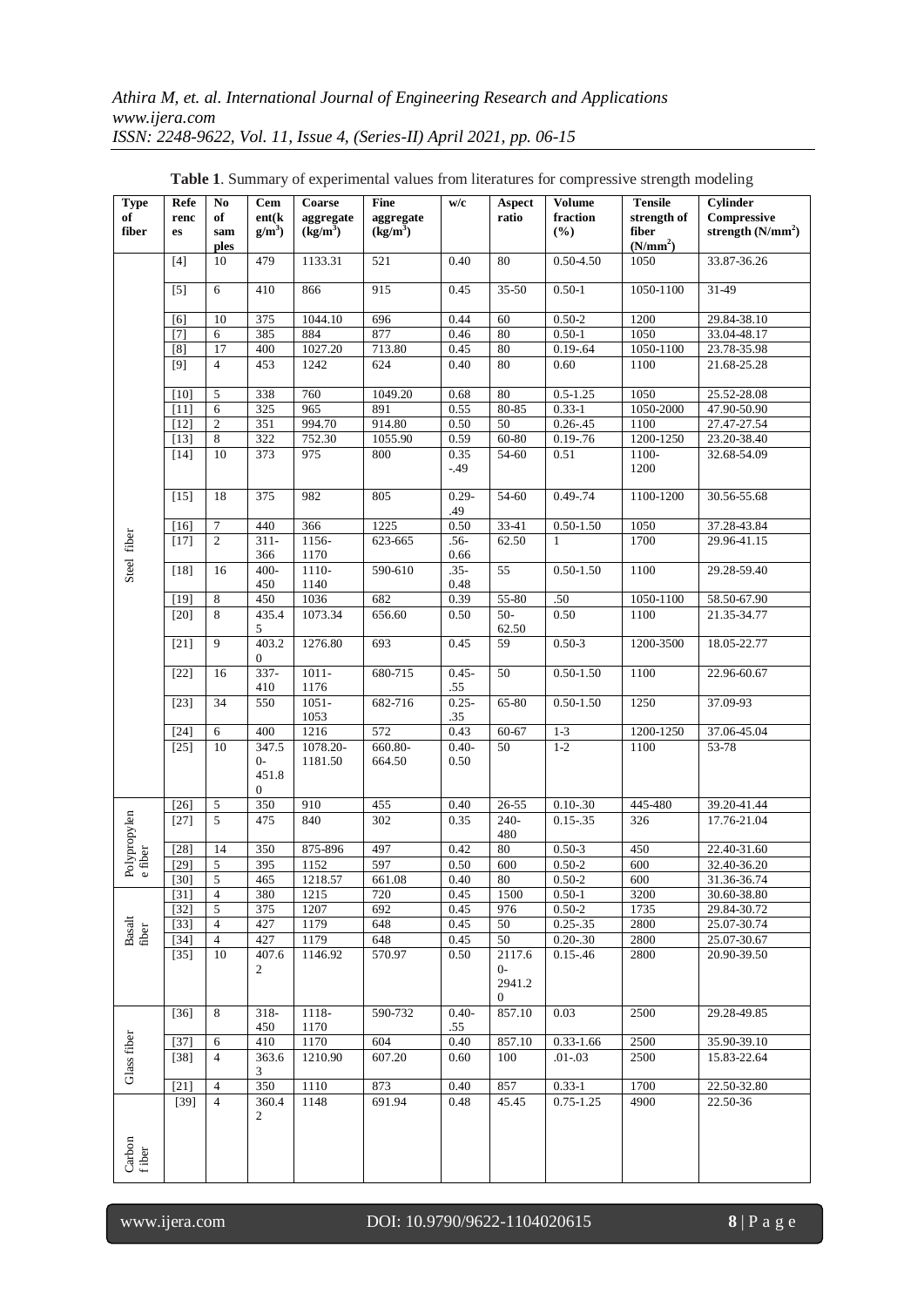A review of literatures on FRC indicates that addition of fibers increases the flexural strength of plain concrete by taking into account the type and content of fibers. A dataset containing 300 flexural

strength test results were collected. The database required for flexural strength model construction is given in **Table 2**.

| Ty<br>pe<br>of<br>fib<br>er | Refe<br>renc<br>es | No of<br>sampl<br>es | <b>Cement</b><br>(kg/m <sup>3</sup> ) | <b>Table 2.</b> Summary of experimental values from incratures for Flexural strength modering<br>Coarse<br>aggregate<br>(kg/m <sup>3</sup> ) | <b>Fine</b><br>aggregate<br>$(kg/m^3)$ | w/c              | Aspect<br>ratio | <b>Volume</b><br>fraction<br>$(\%)$ | <b>Tensile</b><br>strength of<br>fiber<br>(N/mm <sup>2</sup> ) | Flexural<br>strength<br>(N/mm <sup>2</sup> ) |
|-----------------------------|--------------------|----------------------|---------------------------------------|----------------------------------------------------------------------------------------------------------------------------------------------|----------------------------------------|------------------|-----------------|-------------------------------------|----------------------------------------------------------------|----------------------------------------------|
|                             | $[40]$             | 17                   | 395                                   | 1134                                                                                                                                         | 669                                    | 0.45             | 50-100          | $0.50 - 1.50$                       | 1162-1178                                                      | 5.26-8.37                                    |
|                             | $[41]$             | 10                   | 410                                   | 833-1040                                                                                                                                     | 780-902                                | 0.56             | 66.70           | $0.50 - 2$                          | 1100                                                           | 16.70-19.90                                  |
|                             | $[42]$             | $\overline{4}$       | 200                                   | 797.40                                                                                                                                       | 1002.60                                | 0.45             | 43.40           | 1.50-4                              | 1200                                                           | 5.51-7.35                                    |
|                             | $[18]$             | 8                    | 400                                   | 1110-1130                                                                                                                                    | 590-610                                | $0.35 -$<br>.48  | $\overline{55}$ | $0.50 - 1.50$                       | 1345                                                           | 5.20-10                                      |
|                             | $[24]$             | 67                   | $338-$<br>465.06                      | 1121.86-1140                                                                                                                                 | 610-722.41                             | $0.35 -$<br>0.55 | 50-67           | $0.50 - 3$                          | 1050-1720                                                      | $5.39 - 10$                                  |
|                             | $[43]$             | 12                   | 382-422                               | 1144-1284                                                                                                                                    | 621-638                                | $0.35 -$<br>0.40 | 80              | $0.75 - 1.50$                       | 1050                                                           | 3.05-7.72                                    |
|                             | $[44]$             | $\overline{4}$       | $\overline{360}$                      | 1108                                                                                                                                         | 738                                    | 0.50             | 60              | $0.50 - 2$                          | 1195.50                                                        | 5.40-9.05                                    |
| Steel fiber                 | [45]               | 6                    | 338                                   | 760                                                                                                                                          | 1049.20                                | 0.68             | $80\,$          | $0.50 - 1.25$                       | 1050                                                           | 6.40-7.90                                    |
|                             | $[16]$             | $\tau$               | 440                                   | 366                                                                                                                                          | 1193-1225                              | 0.50             | 33-41           | $0.50 - 1.50$                       | 1050                                                           | 3.80-6                                       |
|                             | [6]                | 6                    | 375                                   | 1044.10                                                                                                                                      | 696                                    | 0.44             | 60              | $0.50 - 2$                          | 1200                                                           | 3.73-4.51                                    |
|                             | $[23]$             | 34                   | 550                                   | 1051-1053                                                                                                                                    | 682-716                                | $0.25 -$<br>0.35 | $65 - 80$       | $0.50 - 1.50$                       | 1250                                                           | 4.36-13.66                                   |
|                             | $[4]$              | 11                   | 479                                   | 1133.31                                                                                                                                      | 521                                    | 0.40             | 80              | $0.50 - 4.50$                       | 1050                                                           | 6.01-7.01                                    |
|                             | $[21]$             | $\overline{5}$       | 403.20                                | 1276.80                                                                                                                                      | 693                                    | 0.45             | 59              | $0.50 - 3$                          | 1200                                                           | 3.73                                         |
|                             | $[25]$             | 10                   | 347.50-<br>451.80                     | 1078.20-<br>1181.50                                                                                                                          | 660.80-<br>664.50                      | $0.40 -$<br>0.50 | 50              | $1 - 2$                             | 1100                                                           | $3-11.80$                                    |
|                             | $\overline{[26]}$  | $\mathfrak{S}$       | 350                                   | 910                                                                                                                                          | 455                                    | 0.40             | $26 - 55$       | $0.10 - 30$                         | 445-480                                                        | 8.70-10.20                                   |
|                             | $[30]$             | $\mathfrak{S}$       | 465                                   | 1218.57                                                                                                                                      | 661.08                                 | 0.40             | 80              | $0.50 - 2$                          | 450                                                            | 7.05-8.55                                    |
| Polypropelene fiber         | $[46]$             | $\overline{3}$       | 200                                   | 797.40                                                                                                                                       | 1002.60                                | 0.45             | 51.30           | 1.50-2.50                           | 450                                                            | 4.67-5.76                                    |
|                             | $[47]$             | $\mathbf{Q}$         | 425                                   | 1037                                                                                                                                         | 561                                    | 0.44             | 66.70-<br>150   | $0.50 - 1.50$                       | 400                                                            | 3.51-5.26                                    |
|                             | $[48]$             | $18\,$               | 226-410                               | 1230-1356                                                                                                                                    | 615-678                                | 0.50             | 352             | $0.10 - 50$                         | 400                                                            | $2 - 7$                                      |
|                             | $[34]$             | $\overline{4}$       | 427                                   | 1179                                                                                                                                         | 648                                    | 0.45             | 50              | $0.20 - 0.30$                       | 2800                                                           | 5.25-7.66                                    |
|                             | $[49]$             | 12                   | 410                                   | 902                                                                                                                                          | 833                                    | 0.50             | 555             | $0.50 - 2$                          | 2800                                                           | 4.56-7.26                                    |
| <b>Basalt</b> fiber         | $[50]$             | 5                    | 410                                   | 1141.56                                                                                                                                      | 701.68                                 | 0.42             | 444             | $0.25 - .75$                        | 2800                                                           | 3.69-10.22                                   |
|                             | $[35]$             | 11                   | 407.62                                | 1146.92                                                                                                                                      | 570.97                                 | 0.50             | 2117.6<br>0     | $0.15 - 2$                          | 2800                                                           | 4.01-9.22                                    |
|                             | $[51]$             | $\tau$               | 217                                   | 1416                                                                                                                                         | 694                                    | 0.50             | 345             | $0.10 - 50$                         | 2000                                                           | 1.71-2.08                                    |
|                             | $[52]$             | 6                    | 338-465                               | 1121.86-<br>1132.42                                                                                                                          | 628.54-<br>722.41                      | $0.40 -$<br>0.55 | 857.10          | 0.03                                | 1700                                                           | 14.33-21.57                                  |
| Glass fiber                 | $[53]$             | $\,8\,$              | 382-395                               | 1136-1144                                                                                                                                    | 638-633.9                              | 0.40             | 857             | $0.03 - 10$                         | 1700                                                           | 5.33-7.97                                    |

| Table 2. Summary of experimental values from literatures for Flexural strength modeling |  |  |  |  |  |  |
|-----------------------------------------------------------------------------------------|--|--|--|--|--|--|
|-----------------------------------------------------------------------------------------|--|--|--|--|--|--|

# www.ijera.com DOI: 10.9790/9622-1104020615 **9** | P a g e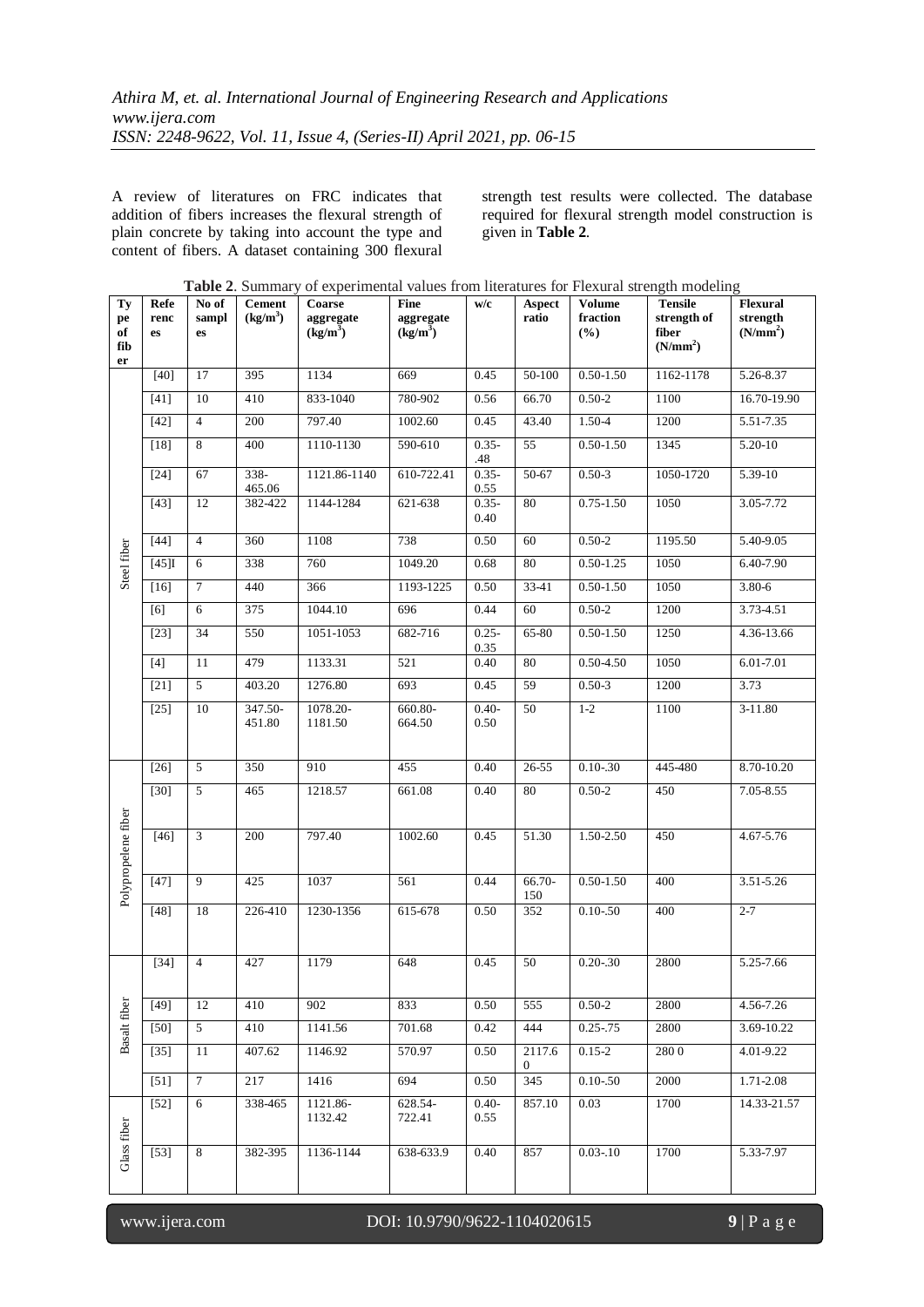# *Athira M, et. al. International Journal of Engineering Research and Applications www.ijera.com ISSN: 2248-9622, Vol. 11, Issue 4, (Series-II) April 2021, pp. 06-15*

|        | $[54]$ | 6 | 377.50 | 1178.20 | 567.28 | 0.50 | 857   | $1-5$         | 1700 | $2.9 - 4$  |
|--------|--------|---|--------|---------|--------|------|-------|---------------|------|------------|
|        |        |   |        |         |        |      |       |               |      |            |
|        |        |   |        |         |        |      |       |               |      |            |
|        |        |   |        |         |        |      |       |               |      |            |
|        | $[21]$ | 4 | 403.20 | 1276.80 | 693    | 0.45 | 59    | $0.50 - 3$    | 3500 | 2.45-2.94  |
|        |        |   |        |         |        |      |       |               |      |            |
|        |        |   |        |         |        |      |       |               |      |            |
|        |        |   |        |         |        |      |       |               |      |            |
|        | $[39]$ | 4 | 360.42 | 1148    | 691.94 | 0.48 | 45.45 | $0.75 - 1.25$ | 4900 | 6.50-13.50 |
|        |        |   |        |         |        |      |       |               |      |            |
| fiber  |        |   |        |         |        |      |       |               |      |            |
|        |        |   |        |         |        |      |       |               |      |            |
|        |        |   |        |         |        |      |       |               |      |            |
| Carbon |        |   |        |         |        |      |       |               |      |            |
|        |        |   |        |         |        |      |       |               |      |            |

The **Figure 2** below compares the optimum values of flexural strengths for each grade of concrete



**Figure 2**. Flexural strength values for various grades of concrete with different fiber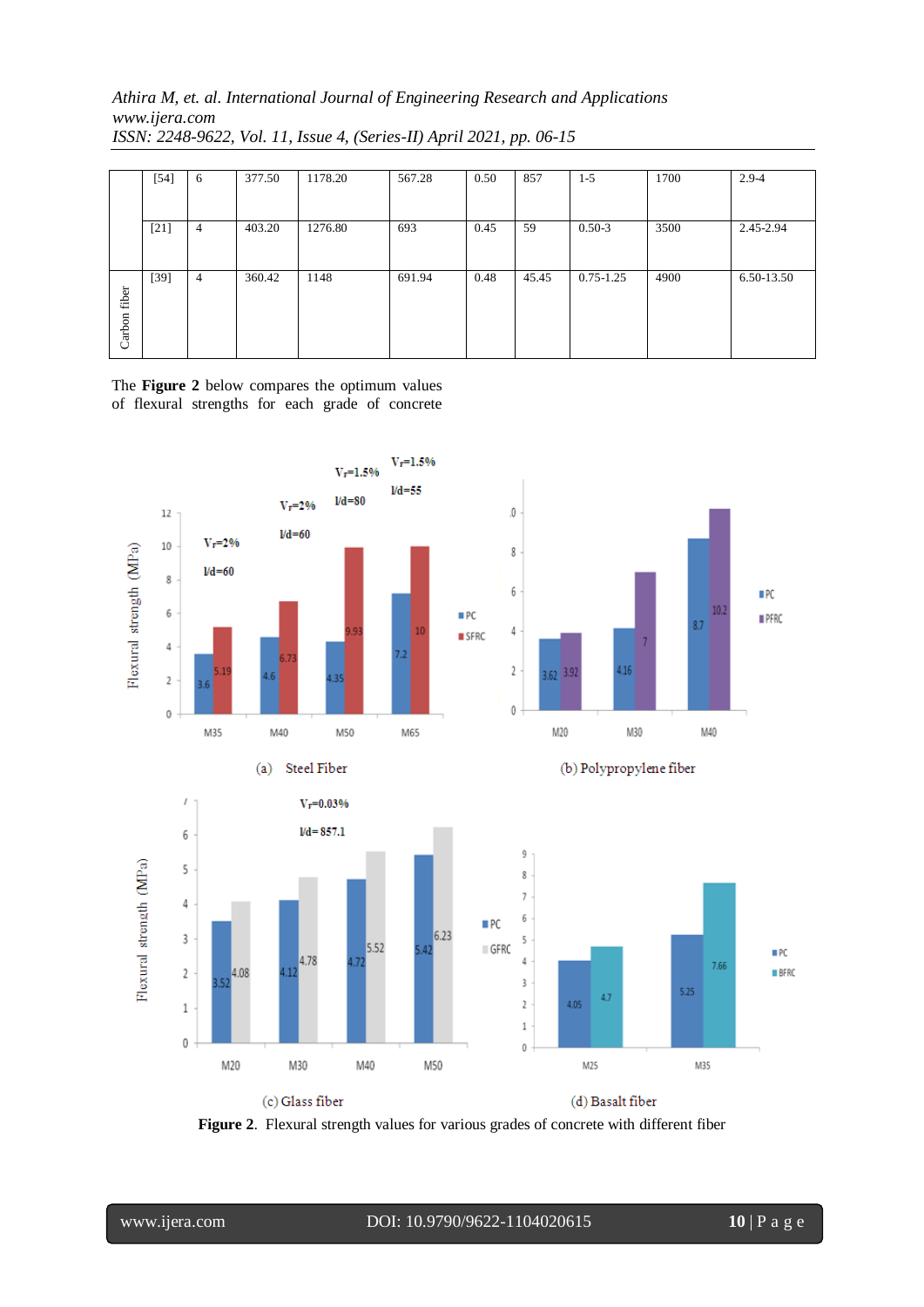## **1.2 ANN model description**

The computer program "MATLAB Neural Network Toolbox" was employed for the neural network models. The advantage of using this program is that many types of networks are included in the program and many training algorithms can be used for specific network model. In order to find the relationship between input parameters and output parameters, a Feed forward back propagation type neural network was used. Models were developed to predict compressive strength and flexural strength. The input parameters chosen for compressive and flexural models were cement, coarse aggregate, fine aggregate, w/c ratio, fiber aspect ratio, volume fraction and fiber tensile strength. Neural network properties are shown in **Table 3**. The data division was random. 80 % of data had been used for training and 10 % each for validation and testing. **Table 4** presents training properties.

**Table 3**. Neural network properties

| <b>Models</b>            | Compressive     | <b>Flexural</b> |
|--------------------------|-----------------|-----------------|
|                          | <b>Strength</b> | <b>Strength</b> |
| Network Type             | Feed Forward    | Feed            |
|                          | <b>Back</b>     | Forward         |
|                          | propagation     | <b>Back</b>     |
|                          | algorithm       | propagation     |
|                          |                 | algorithm       |
| <b>Training Function</b> | <b>TRAINBR</b>  | <b>TRAINLM</b>  |
|                          | (Bayesian       | (Levenberg-     |
|                          | regularization) | Marquardt       |
|                          |                 | algorithm)      |
| Adaption                 | <b>LEARNGDM</b> | <b>LEARNGD</b>  |
| <b>Learning Function</b> |                 |                 |
| Performance              | <b>MSE</b>      | <b>MSE</b>      |
| Function                 |                 |                 |
| <b>Transfer Function</b> | <b>TRANSIG</b>  | <b>TRANSIG</b>  |
| Number of                | 2               | 2               |
| <b>Hidden Layers</b>     |                 |                 |
| Number of                | 20              | 50              |
| Neurons in each          |                 |                 |
| layer                    |                 |                 |

|  |  | <b>Table 4.</b> Training properties |
|--|--|-------------------------------------|
|--|--|-------------------------------------|

| Show window       | True        |
|-------------------|-------------|
| Show command line | False       |
| Show              | 25          |
| Epochs            | 1000        |
| Time              | Inf         |
| Min grad          | $1e^{-07}$  |
| Max Fail          | 6           |
| Mu                | .001        |
| Mu max            | 10000000000 |
|                   |             |

The developed ANN models for various strengths are depicted in **Fig. 3** and the regressions of the relations between target and output for each of training, testing, and all are presented in **Fig. 4**.







www.ijera.com DOI: 10.9790/9622-1104020615 **11** | P a g e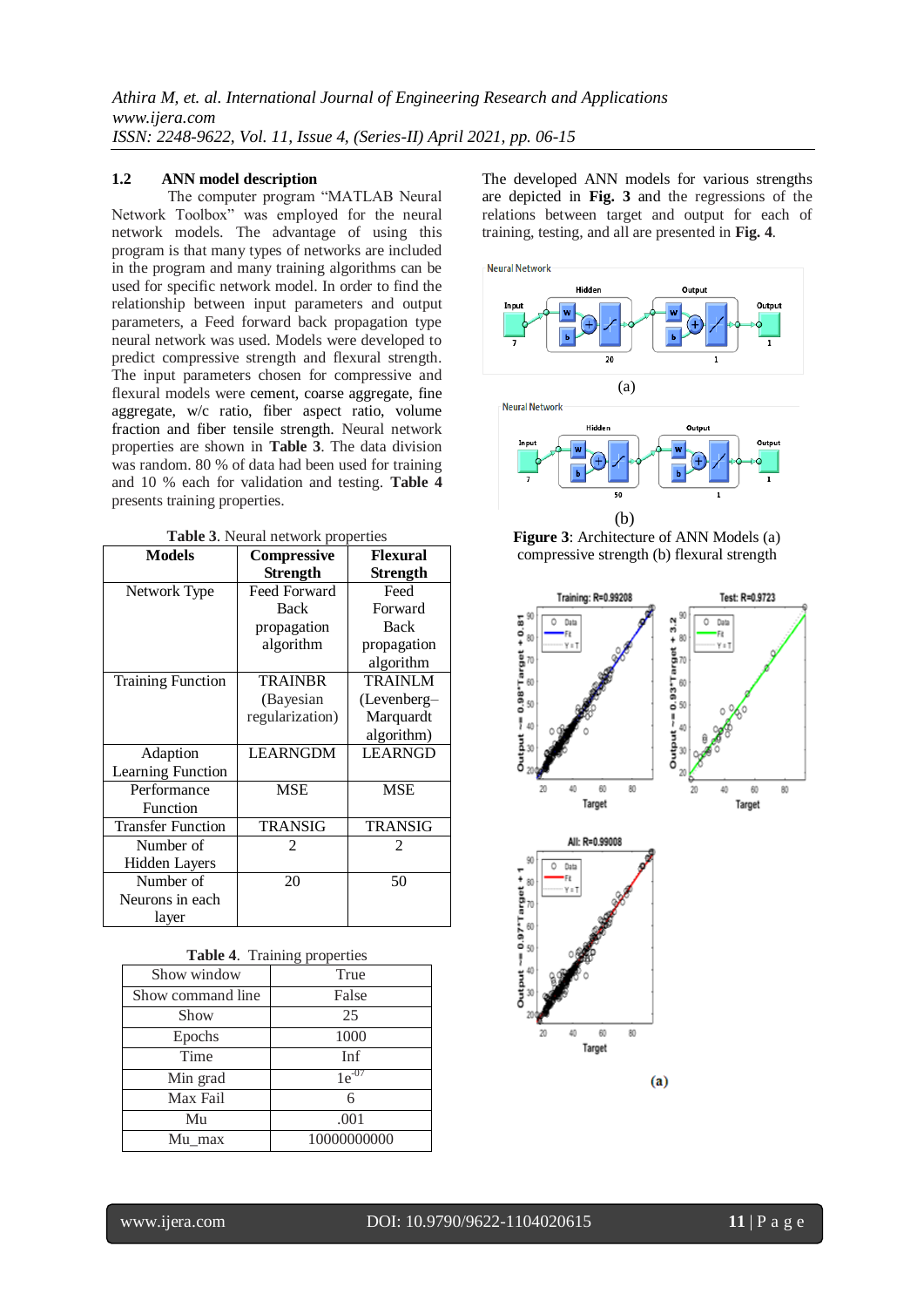

**Figure 4** . Regressions (a) compressive strength (b) flexural strength

The graph below compares the actual strength properties and predicted values which are shown in **Fig. 5.**



Predicted compressive strength(MPa)



Predicted flexural strength(MPa) **Figure 5**. Graph of actual strength properties versus predicted values (a) compressive strength (b) flexural strength

The linear regression equations developed from the models for important strengths are as follows.<br> $fc = 35.6115 + 0.03228c + 0.01157CA +$ 0.03970FA - 112.332W/C - 0.00025  $\frac{if}{4f}$  +  $1.56822V -1.2*10<sup>5</sup>$  *ft* 

 $fb = 6.55$  $0.00497CA -$ 0.00383FA + 9.238W/C - .0016 $\frac{if}{df}$  + 0.11223V  $+0.000372 ft$ 

Where  $fc =$  compressive strength  $f_b$  = flexural strength  $C =$  cement  $CA = \text{coarse aggregate}$  FA= fine aggregate  $W/C=$  water cement ratio  $\frac{q}{df}$  = aspect ratio V= volume fraction  $f_t$  = fiber tensile strength

# **II. STATISTICAL ANALYSIS**

The evaluation criteria to validate the proposed models are performance factor (PF), coefficient of variation (COV), mean absolute error (MAE), coefficient of determination  $(R^2)$  and root mean squared error (RMSE). The mean, standard deviation and coefficient of variation of the performance factors were obtained to determine the proximity of the theoretical results found with the equations to the real data found in the database. Lower values of RMSE and MAE indicate a basically good accuracy of the prediction output. If the average of the PFs is close to 1 with small standard deviation, it indicates a model that can accurately and precisely predict the experimental

www.ijera.com DOI: 10.9790/9622-1104020615 **12** | P a g e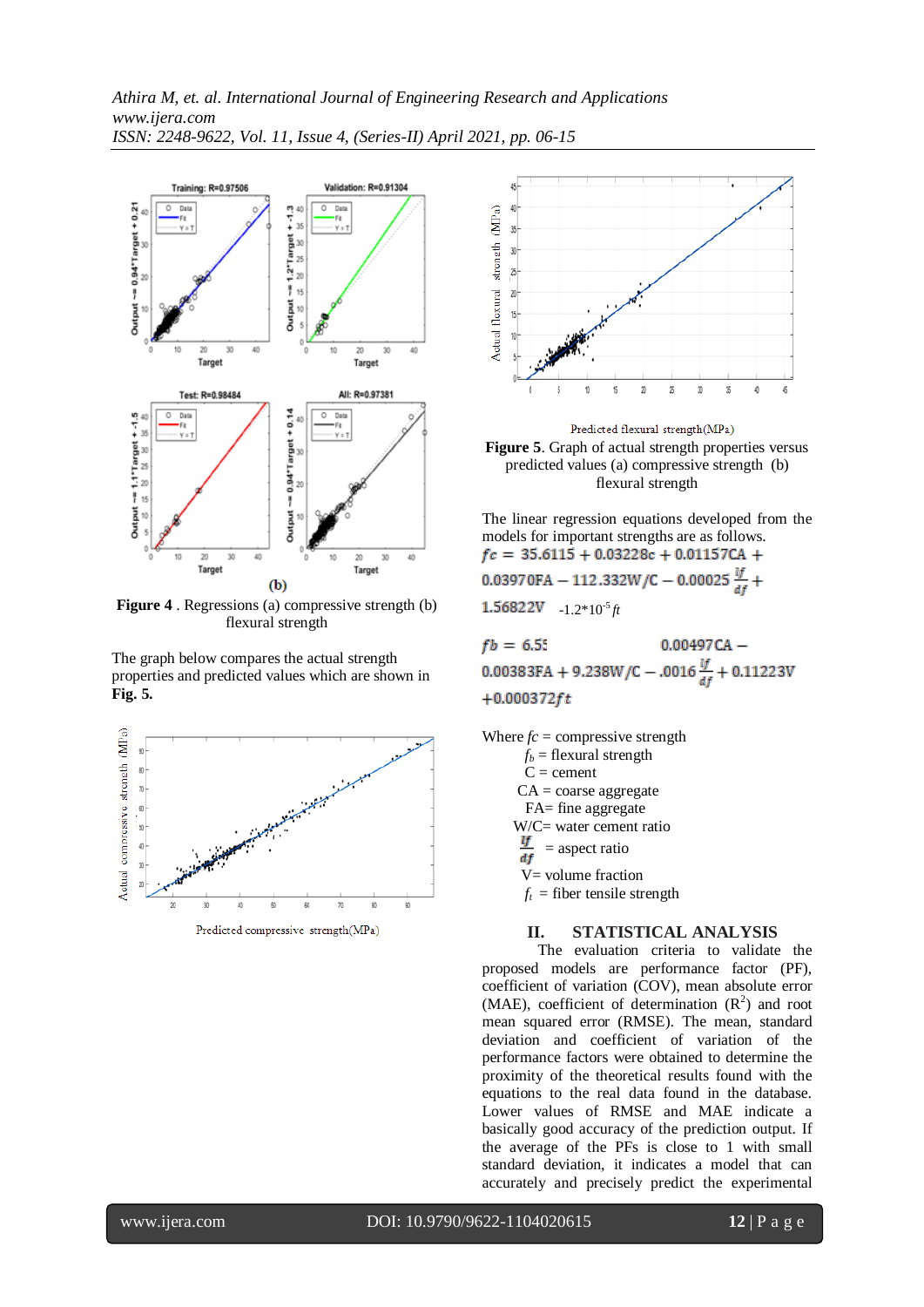data. The COV was used to indicate the precision of the results obtained by using the proposed equations. The COV is defined from the following equation:

$$
COV\% = \frac{\text{standard deviation}}{\text{mean}} \times 100
$$
\n
$$
\text{MAE} = \sum_{i=1}^{n} \frac{|p_i - v_i|}{n}
$$
\n
$$
\text{RMSE} = \sqrt{\sum_{i=1}^{n} \frac{(p_i - v_i)^2}{n}}
$$
\n
$$
\text{R} = \sqrt{\frac{\sum_{i=1}^{n} (p_i - \bar{p})(v_i - \bar{v})}{\sqrt{\sum_{i=1}^{n} (p_i - \bar{p})^2 \sum_{i=1}^{n} (v_i - \bar{v})^2}}}
$$

Where *n* is the number of samples;  $p_i$  and  $v_i$  are the actual and predicted outputs, respectively. Then *p*  and *v* are the mean of the actual and predicted outputs. The statistics of ratios of experimental and predicted values are shown in **Table 5.**

**Table 5**. Statistical values of performance factor=  $p \vee v$ 

| <b>Models</b>      | <b>Compressive</b><br>strength | <b>Flexural</b><br>strength |
|--------------------|--------------------------------|-----------------------------|
| Mean               |                                |                             |
| Standard deviation | 0.06                           | 0.21                        |
|                    | ) በ6                           |                             |

The prediction models are validated through coefficient of determination  $(R^2)$ , root mean squared error (RMSE) and MAE and are consolidated in **Table 6.**

**Table 6**. Statistical test on prediction models.

| <b>Models</b>  | <b>Compressive</b> | <b>Flexural</b> |  |
|----------------|--------------------|-----------------|--|
|                | strength           | strength        |  |
|                | 0.9803             | 0.9502          |  |
| Adjusted $R^2$ | 0.9802             | 0.9501          |  |
| <b>RMSE</b>    | 2.19               | 1.19            |  |
| <b>MAF</b>     | 1.38               | O 78            |  |

#### **III. CONCLUSION**

This study investigated the feasibility of modeling a predictive analysis through earlier study data, converting the unstructured factors to possible structured parameters and using those in creating the ANN model. The compressive and flexural strength models are efficient prediction models of  $R^2$  value closer to unity with much lesser value of COV. The models show high performance from the statistical evaluation. The fiber properties contribute to the prediction models, thus increasing the models' performance. From the literatures, it is evident that volume fractions of steel fibers are limited to 2% for better mechanical behavior of concrete. Addition of

basalt up to .5% and the addition of a low volume fraction (0.1–0.3%) of polypropylene fibers is helpful to improve the microstructure and restrain the formation and growth of micro cracks in concrete. The optimum content of glass fiber of aspect ratio 857.1 is 0.03% for all grades of concrete by enhancing the compressive and flexural strengths compared to conventional concrete. In general, the satisfactory improvement in various strengths is observed with the inclusion of steel fibers in the plain concrete for each grade.

- [1]. P. Lu, S. Chen, and Y. Zheng, "Artificial intelligence in civil engineering," *Math. Probl. Eng.*, 2012, pp. 1– 23, doi: 10.1155/2012/145974.
- [2]. U. A. Bello, B. A. Muhammad, and H. S. Gwandu, "Effect of Concrete Mix Ratios ( 1 : 2 : 4 and 1 : 1 . 5 : 3 ) on the Compressive Strength of Concrete of 20mm and 25mm Coarse Aggregate Sizes," vol. 16, no. 4, 2019, pp. 49–52.
- [3]. Ghaffar, A. and Chavhan*,* A. S., *"*Steel fibre reinforced concrete.",*International Journal of Engineering MTrends and Technology,* 9 (15), 2014,pp 791-797.
- [4]. S. Carmona, A. Aguado, and C. Molins, "Characterization of the properties of steel fiber reinforced concrete by means of the generalized Barcelona test," *Constr. Build. Mater.*, vol. 48, 2013, pp. 592–600, doi: 10.1016/j.conbuildmat.2013.07.060.
- [5]. A. Bazgir and F. Fu, "The behaviour of steel fibre reinforced concrete material and its effect on impact resistance of slabs," *City Univ. London Sch. Math. Comput. Sci. Eng.*, 2010, May, pp. 1–101.
- [6]. M. Nili and V. Afroughsabet, "International Journal of Impact Engineering Combined effect of silica fume and steel fi bers on the impact resistance and mechanical properties of concrete," *Int. J. Impact Eng.*, vol. 37, no. 8, 2010, pp. 879–886, doi: 10.1016/j.ijimpeng.2010.03.004.
- [7]. M, -Yalcin.,"Optimization and Performance Based Design of Steel Fiber Reinforced Concretes*.*", Doctoral thesis, Istanbul Technic University, Civil Engineering Faculty, 2014
- [8]. M. R. O. V Ák, "Punching Shear Resistance of Steel Fiber Reinforced Concrete Flat Slabs," vol. 14, 2011, pp. 1830–1837, doi: 10.1016/j.proeng.2011.07.230.
- [9]. C. H. E. Bak, "on Structur Effe ects on Mechani cal Prop perties of f Industr rialised S Steel Fibres s Additio on to Normal Weight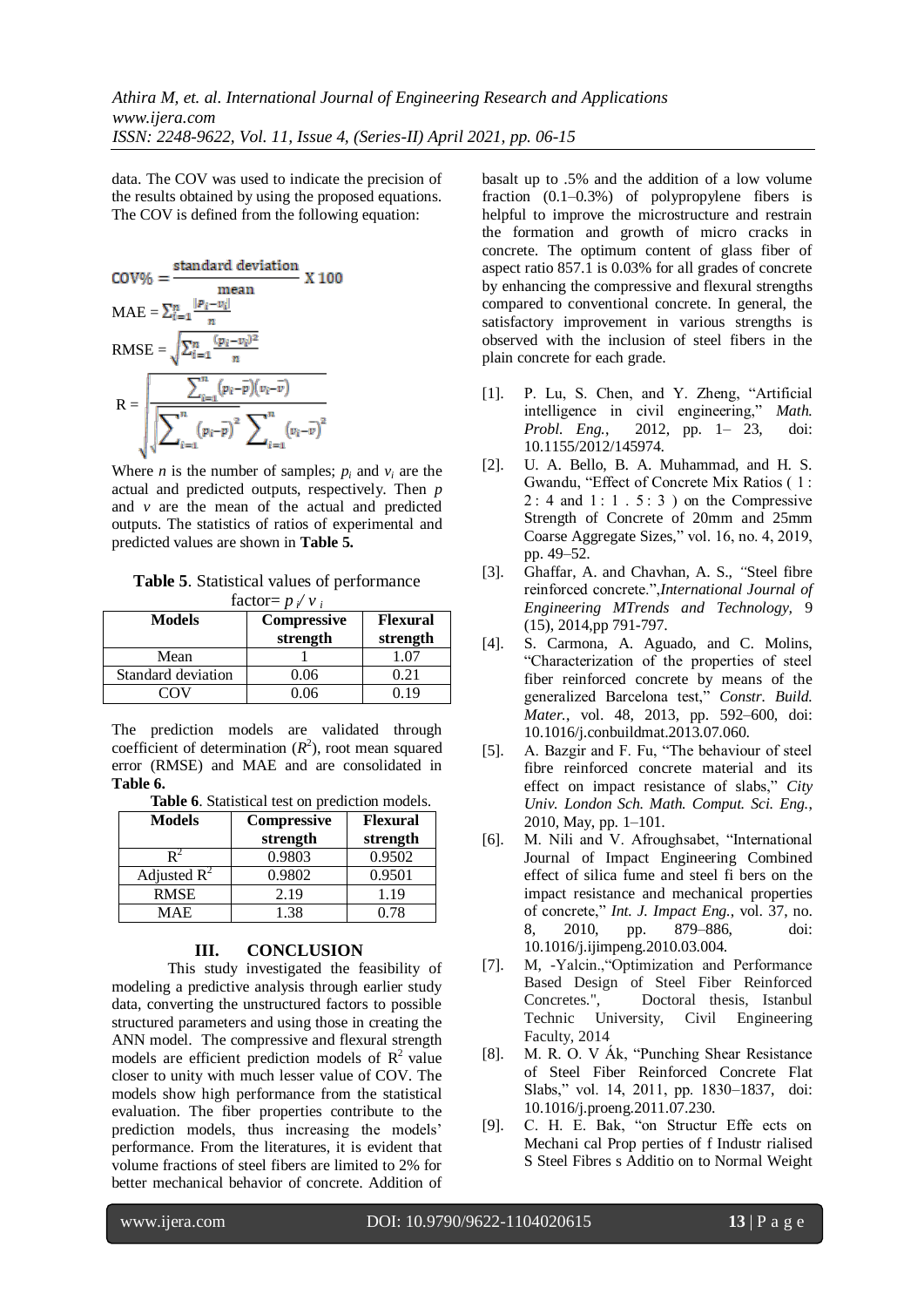Concrete," *Procedia Eng.*, vol. 14, 2011, pp. 2616–2626.

- [10]. F. Köksal, "The influences of matrix and steel fibre tensile strengths on the fracture energy of high-strength concrete Yus," vol. 25, pp. 1801–1806, 2011, doi: 10.1016/j.conbuildmat.2010.11.084.
- [11]. N. Buratti, C. Mazzotti, and M. Savoia, "Postcracking behaviour of steel and macrosynthetic fibre-reinforced concretes," *Constr. Build. Mater.*, vol. 25, no. 5, 2011, pp.2713– 2722.
- [12]. Unal.O, Demir. F, and Uygunoglu. T, "Fuzzy logic approach to predict stress–strain curves of steel fiber-reinforced concretes in compression.", *Building and Environment*, 42(10), 2007, pp 3589-3595.
- [13]. R. Cantin and M. Pigeon, "Water / binder ratio Cement Type 10 Blended : Sand Coarse aggregate Fibers Admixture dosages 35FN / NA," vol. 26, no. 11, 1996, pp. 1639–1648.
- [14]. Pigeon, M.; Cantin, R.: Flexural properties of steel fiber-reinforced concretes at low temperatures. *Cem. Concr. Compos*. 1998 . doi:10.1016/S0958-9465(98)00017-1
- [15]. D. V Soulioti, N. M. Barkoula, A. Paipetis, and T. E. Matikas, "Effects of Fibre Geometry and Volume Fraction on the Flexural Behaviour of Steel-Fibre Reinforced Concrete," 2011, pp. 535–541, doi: 10.1111/j.1475-1305.2009.00652.x.
- [16]. J. Thomas and A. Ramaswamy, "Mechanical Properties of Steel Fiber-Reinforced Concrete," *Journal of materials in civil engineering*, 2007, pp. 385–392.
- [17]. R. D. Neves and J. C. O. F. De Almeida, "Compressivebehaviour of steel fibre reinforcedconcrete." *Structural concrete,* 6(1) , 2005, pp 1-8.
- [18]. V. S. Vairagade, K. S. Kene, and N. V Deshpande, "Investigation of Steel Fiber Reinforced Concrete on Compressive and Tensile Strength." *International Journal of Engineering Research & Technology,* 2012,  $1(3)$ , pp 1-4.
- [19]. [19] E. Arunakanthi, "EXPERIMENTAL STUDIES ON FIBER REINFORCED CONCRETE ( FRC )," *International Journal of Civil Engineering and Technology,* vol. 7, no. 5, 2016, pp. 329– 336.
- [20]. A. Joshi, "EXPERIMENTAL WORK ON STEEL FIBRE," vol. 7, no. 10, 2016, pp. 971–981.
- [21]. W. Abbass, M. I. Khan, and S. Mourad, "Evaluation of mechanical properties of steel fiber reinforced concrete with different

strengths of concrete," *Constr. Build. Mater.*, vol. 168, 2018, pp. 556–569. doi: 10.1016/j.conbuildmat.2018.02.164.

- [22]. A. M. Shende, A. M. Pande, and S. Manchalwar, "Prediction of flexural Strength of SFRC form Concrete Strength without fibres," *IOP Conf. Ser. Mater. Sci. Eng.*, vol. 410, no. 1, 2018, doi: 10.1088/1757- 899X/410/1/012023
- [23]. Zheng. Yuanun, Guangxian, X. W., Shang., H. Q., Xu, Jianguo. and Sun, Yikai., "Mechanical properties of sfrc by vibatory mixing technique.",*Hindawi Advances in Civil Engineering,* 2018, pp 1-11.
- [24]. R. Bagherzadeh, A. H. Sadeghi, and M. Latifi, "Utilizing polypropylene fibers to improve physical and mechanical properties of concrete," *Text. Res. J.*, vol. 82, no. 1, 2012, pp. 88–96.
- [25]. R. Bagherzadeh, H. R. Pakravan, A. H. Sadeghi, M. Latifi, and A. A. Merati, "An investigation on adding polypropylene fibers to reinforce lightweight cement composites (LWC)," *J. Eng. Fiber. Fabr.*, vol. 7, no. 4, 2012, pp. 13–21.
- [26]. Saman, Khan, R. A. Khan, A. R. Khan, M. Islam, and S. Nayal, "Mechanical properties of Polypropylene Fibre reinforced concrete for M 25 & M 30 mixes: A Comparative study," *Int. J. Sci. Eng. Appl. Scie nce*, vol. 1, no. 6, 2015, pp. 327–340.
- [27]. Ramujee, -Kolli, "Strength properties of polypropylene fiber reinforced concrete.",*International Journal of Innovative Research in Science, Engineering and Technology.,* 2(8), 2013, pp. 3409-3413.
- [28]. T. Rathod. Satish, Patil. Subham, "Experimental investigation on polypropylene fiber reinforced concrete for m40", *International Research Journal of Engineering and Technology (IRJET)*, 5(6) ,2018 , pp 1766-1769
- [29]. S. K. Kirthika and S. K. Singh, "Experimental Investigations on Basalt Fibre-Reinforced Concrete," *J. Inst. Eng. Ser. A*, vol. 99, no. 4, pp. 661–670, 2018, doi: 10.1007/s40030-018- 0325-4.
- [30]. Sruthi. Jalasutram, Dipti .Ranjan. Sahoo, "Experimental investigation on mechanical properties of basalt fibre-reinforced concrete", *Structural Concrete*,2016, pp 1-22
- [31]. Chethan. -Kirankumar, "Experimental investigation on Basalt Fiber Reinforced Concrete.",*International Journal of Scientific Development and Research*, 2(6), 2017, pp. 276-283.